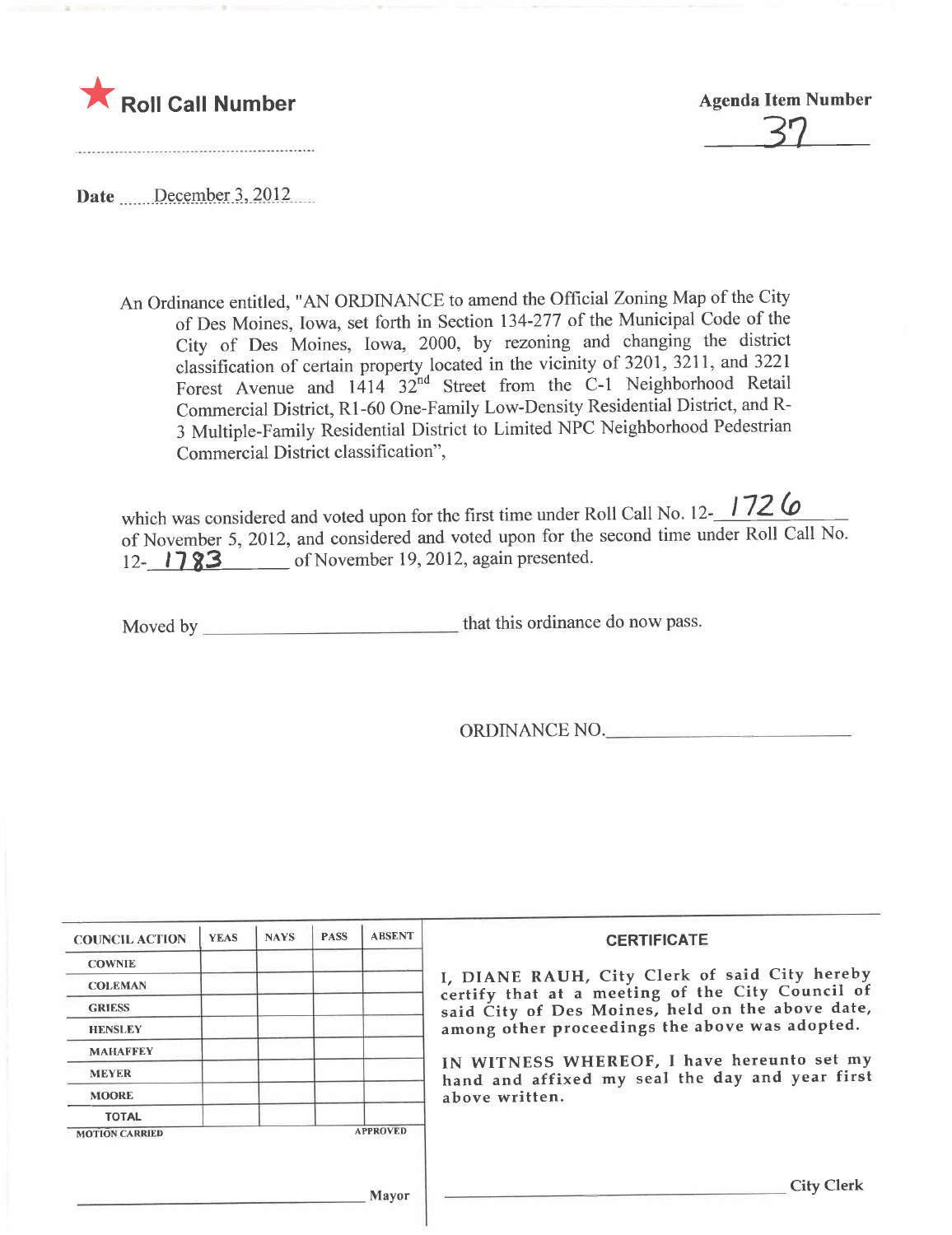### ORDINANCE NO.

 $\frac{12}{30}$ <br>31<br>31 AN ORDINANCE to amend the Official Zoning Map of the City of Des Moines, Iowa, set forth in Section 134-277 of the Municipal Code of the City of Des Moines, Iowa, 2000, by rezoning and changing the district classification of certain property located in the vicinity of 3201, 3211, and 3221 Forest Avenue and 1414 32<sup>nd</sup> Street from the C-1 Neighborhood Retail Commercial District, R1-60 One-Family Low-Density Residential District, and R-3 Multiple-Family Residential Family Low-Density Residential District, and R-3 Matter-F<br>Residential District  $D$ istrict to Limited NPC Neighborhood  $P$ classification.

Be It Ordained by the City Council of the City of Des Moines, Iowa:

Section 1. That the Official Zoning Map of the City of Des Moines, Iowa, set forth in

Section 134-277 of the Municipal Code of the City of Des Moines, Iowa, 2000, be and the same

is hereby amended by rezoning and changing the district classification of certain property located

in the vicinity of 3201, 3211, and 3221 Forest Avenue and 1414 32<sup>nd</sup> Street, more fully described

as follows, from the C-1 Neighborhood Retail Commercial District, R1-60 One-Family Low-

Density Residential District, and R-3 Multiple-Family Residential District to Limited NPC

Neighborhood Pedestran Commercial District classification:

South 60 feet of Lot 1, (except the North 80 feet) Lot 2, all Lot 3, (except the North 142  $\frac{1}{2}$ the City of Des Moines, Polk County, Iowa.

Section 2. That this ordinance and the zoning granted by the terms hereof are subject to the followig imposed additional conditions which have been agreed to and accepted by execution of an Acceptance of Rezoning Ordinance by all owners of the property and are binding upon the owners and their successors, heirs, and assigns as follows:

(l) The followig uses shall be prohibited:

- 
- a) taverns and nightclubs,<br>b) billiard parlor/game room, b) biliard parlor/game room,
- c) communication tower/antenna (uniess as an extension of  $\epsilon$ structure),
- d) delayed deposit services,
- 
- e) pawn brokers,<br>f) gas stations/convenience stores,
- g) off-premises advertising signs, and
- g) on premises  $\frac{1}{1}$  signs, and and signified b) liquor stores where gross revenues of tobacco and alcohol products exceed 40% of sales.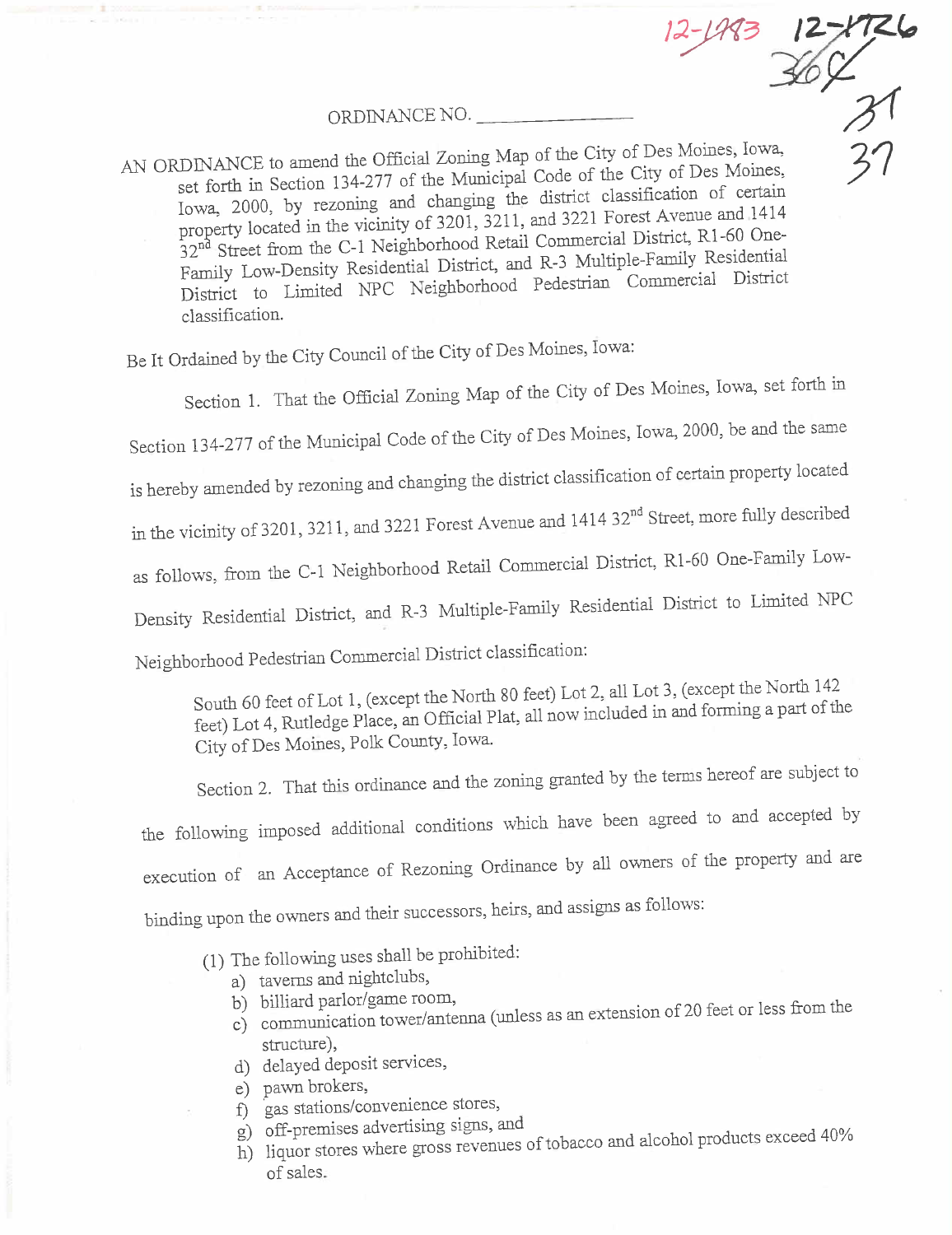$(2)$  The density of any future residential development is submitted with the Site Plan. review and upon the traince study required to be submitted to dwelling units However, the density of any development shall not exceed 40 dwelling units per acre (48 dwelling unts on a 1.20-acre site).

 $72726$ <br> $760$ <br> $27$ <br> $227$ <br> $226$ <br> $27$ 31

12-1283

- (3) Any development shall be in accordace with a Site Plan under the Design Guidelines
- for the NPC District.<br>(4) Any development of a multiple-family residential use shall be in accordance with a (4) Any development of a manipulation  $\epsilon$  and  $\epsilon$  indelines for Multiple-Family Residential. Site Plan under the Design  $\epsilon$
- (5) Any multiple-family residential structure shall have at least one primary entrance
- oriented toward Forest Avenue.<br>(6) The entire ground floor of any structure shall be sided with brick or masonry (6) The entire ground floor of  $\Xi$ ,  $\Xi$  and brick masonry, and/or cement board is materials, with the balance sided with brief, and and correct materials.
- (7) Any shigles shall be architectual style.
- (8) Any off-street parkig shall be landscaped and screened in accordance with the City's Landscape Stadards as applicable to the C-2 District.
- Avenue right-of-way in accordance with the City's Landscape Stadium (9) Any development shall include a landscaped streetscape within adjoining Forest
- applicable to the C-3 District.<br>(10) Any trash enclosure on site shall conform to the standards of the Zoning Ordinance  $(10)$  Any trash enclosure on site shall conform the principal building with and be comprised of durable  $\frac{1}{2}$ steel gates.

Section 3. This ordinance shall be in full force and effect from and after its passage and

publication as provided by law.

Section 4. The City Clerk is hereby authorized and directed to cause a certfied copy of

the Acceptance of Rezoning Ordinance, this ordinance, a vicinity map, and proof of publication

the Polk County Recorder.

FORM APPROVED:

ofthis ordinance, to be properly fied in the office of

Michael F. Kelley Assistant City Attorney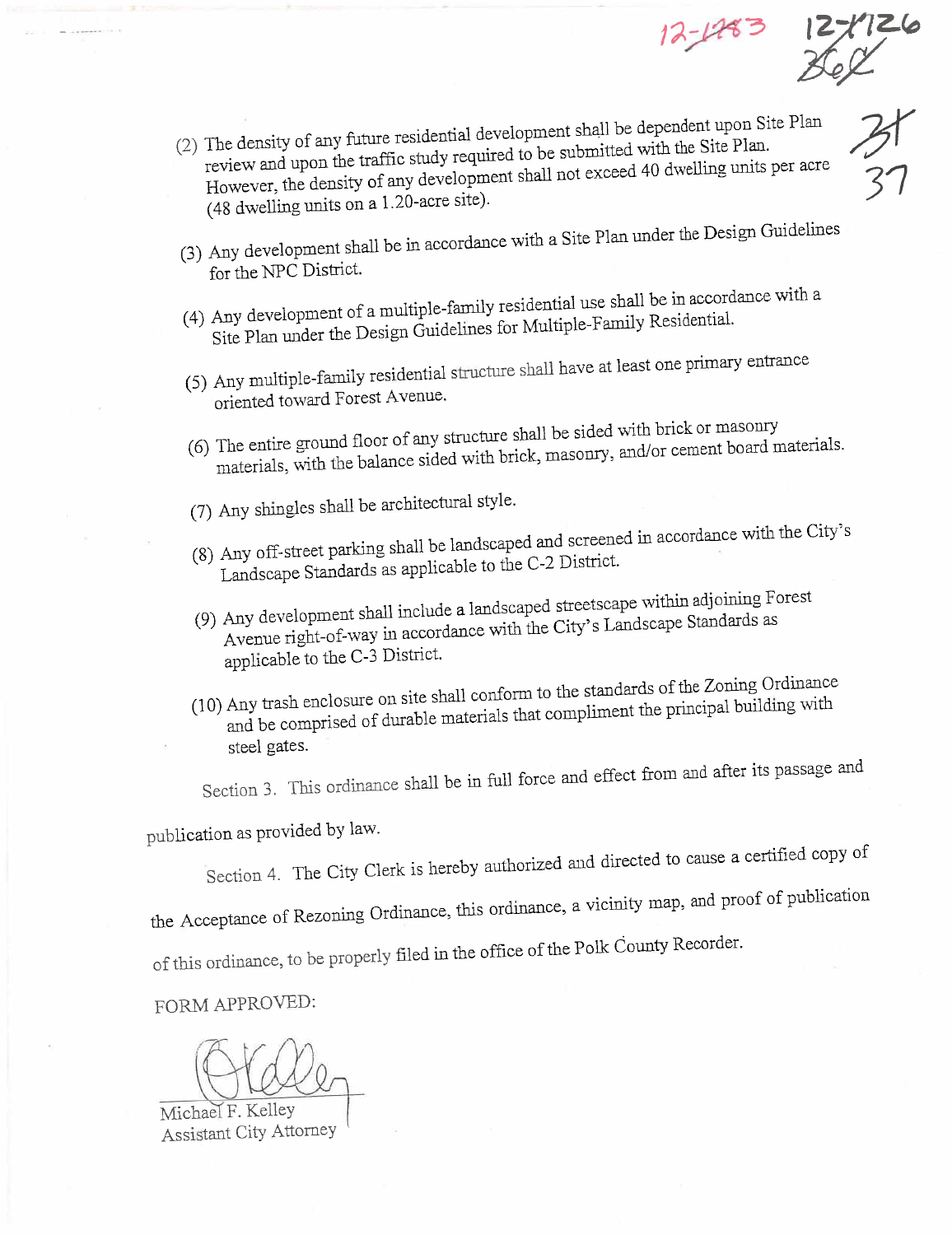|                    | 515/283-4124                                                                                             |  |  |  |  |  |
|--------------------|----------------------------------------------------------------------------------------------------------|--|--|--|--|--|
| Prepared by:       | Michael F. Kelley, Assistant City Attorney, 400 Robert Ray Dr., Des Moines, IA 50309                     |  |  |  |  |  |
|                    | City Clerk - City Hall, 400 Robert Ray Dr., Des Moines, IA 50309                                         |  |  |  |  |  |
| Return Address:    |                                                                                                          |  |  |  |  |  |
| Taxpayer:          | No change                                                                                                |  |  |  |  |  |
| Title of Document: | Acceptance of Rezoning Ordinance                                                                         |  |  |  |  |  |
|                    | ND 19 32 <sup>nd</sup> Street Shops LLC                                                                  |  |  |  |  |  |
| Grantor's Name:    |                                                                                                          |  |  |  |  |  |
| Grantee's Name:    | City of Des Moines, Iowa                                                                                 |  |  |  |  |  |
| Legal Description: | South 60 feet of Lot 1, (except the North 80 feet) Lot 2, all Lot 3, (except the North 142 feet) Lot 4,  |  |  |  |  |  |
|                    | Rutledge Place, an Official Plat, all now included in and forming a part of the City of Des Moines, Polk |  |  |  |  |  |
|                    |                                                                                                          |  |  |  |  |  |
|                    | County, Iowa.                                                                                            |  |  |  |  |  |

## ACCEPTANCE OF REZONING ORDINANCE

The undersigned hereby states, warrants and agrees as follows:

1. That ND 19  $32<sup>nd</sup>$  Street Shops LLC, an Iowa limited industry company, is the sole owner of the Property in the vicinity of 3201, 3211 and 32 Street, more specifically described above.

2. That in the event the City of Des Montes, i.e.,  $\sum_{n=1}^{\infty}$  The Property Regidential the C-1 Neighborhood Retail Commercial District, R1-60 One-Family Low Density Research District, and R-3 Multiple-Family Residential District to Limited NPC Neighborhood Pedestrian Commercial District classification,  $\frac{1}{2}$  with the land and be binding upon all successors, heirs and Commercial District classification, I agree and accept on behalf of the owner to the imposition of assigns as part of the ordinance so rezoning the Property:

- (1) The following uses shall be prohibited:
	-
	- a) taverns and nightclubs,<br>b) billiard parlor/game room, b) biliard parlor/game room,
	- c) communication tower/antenna (unless as an extension of 20 feet of less from the structure),
	- d) delayed deposit services,
	-
	- e) pawn brokers,<br>f) gas stations/convenience stores,
	- g) off-premises advertising signs, and
	- g) on premises advertising signs, b) liquor stores where gross revenues of tobacco and alcohol products exceed 40% of sales.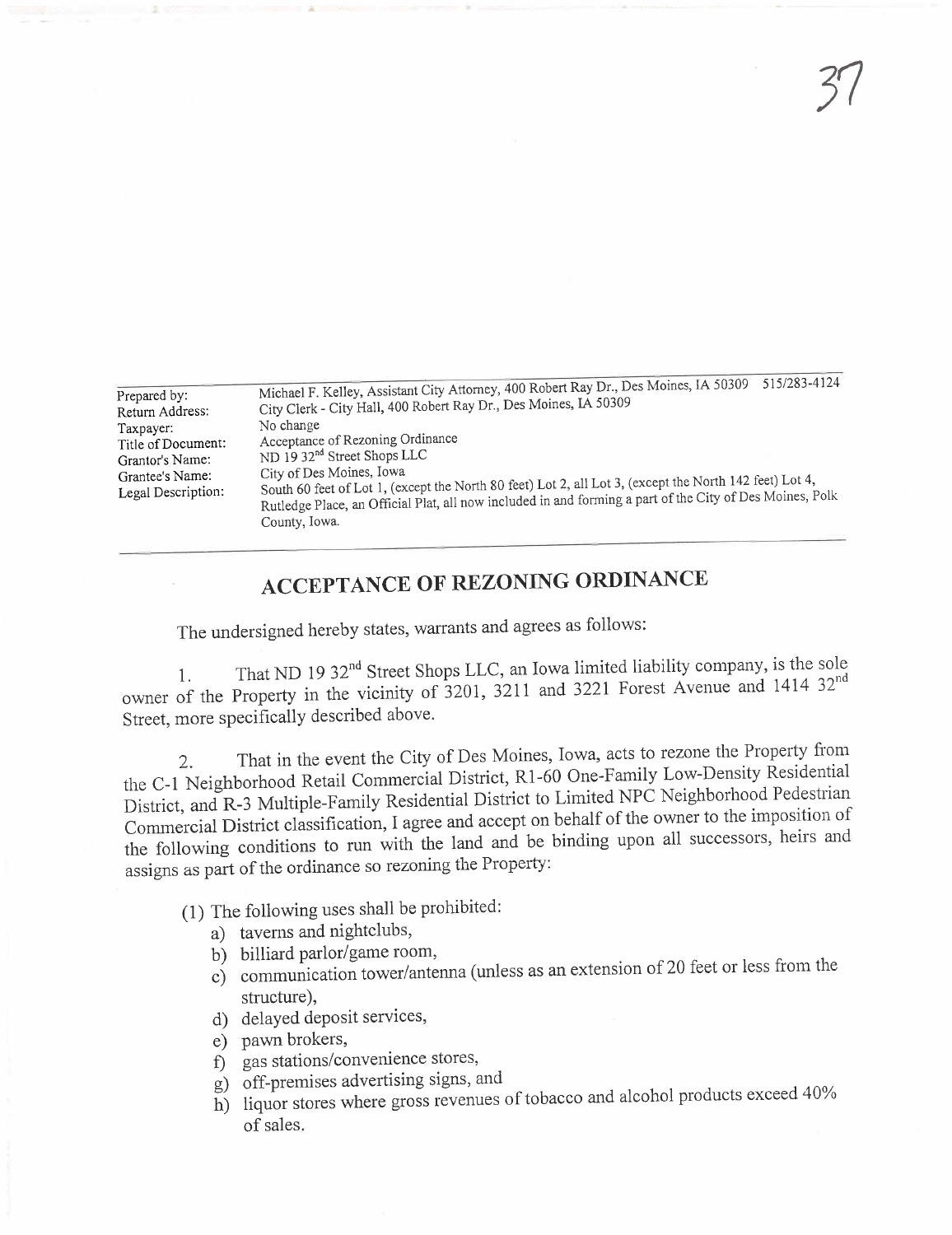- (2) The density of any future residential development shall be dependent upon Site Plan review and upon the traffic study required to be submitted with the Site Plan. However, the density of any development shall not exceed 40 diversity with  $\Gamma$ (48 dwelling units on a 1.20-acre site).
- (3) Any development shall be in accordance with a Site Plan under the Design Guidelines for the NPC District.
- (4) Any development of a multiple-family residential use  $\alpha$  and  $\alpha$  is shall be in accordance with a cordinal  $\alpha$ Site Plan under the Design Guidelines for  $\frac{1}{2}$ .
- (5) Any multiple-family residential structure shall have at least one primary entrance oriented toward Forest Avenue.
- (6) The entire ground floor of any structure shall be seen and/or cement board in  $\ddot{\theta}$ . materials, with the balance sided with brick, masomy, and/or cement board materials.
- (7) Any shingles shall be architectural style.
- (8) Any off-street parking shall be landscaped and screened in accordance with the City's Landscape Standards as applicable to the C-2 District.
- (9) Any development shall include a landscaped street  $\frac{1}{4}$ Avenue right-of-way in accordance with the City's Landscape Standards as applicable to the C-3 District.
- $(10)$  Any trash enclosure on site shall confident compliment the principal building with and be comprised of durable materials that compliment the principal building steel gates.

3. A certified copy of the rezoning ordinance shall be attached hereto, and a certified copy of this document and the rezoning ordinance shall be recorded by the City in the control of the land control of the land control of the land control of the land control of the land control of the land control of the l records of the County Recorder to memorialize the regioning of the Property as is

4. That in the event any point of the Properties Commercial District then classification different from Limited NPC Neighborhood Pedestrian Commercial this Acceptance shall be immediately terminated as applied to the real estate so rezoned on the effective date of such rezoning, and the conditions agreed to herein shall be rendered null and effective date of such rezoning, and the conditions agreed to herein shall be reflected. void, provided, if there be any such rezoning to a more restricted zoning experience. legal actual use of such real estate shall become a legal non-conforming use.

The words and phrases herein, including acknowledgment hereof, shall be construed as in the singular or plural number, and as masculine or feminine gender, according to the context.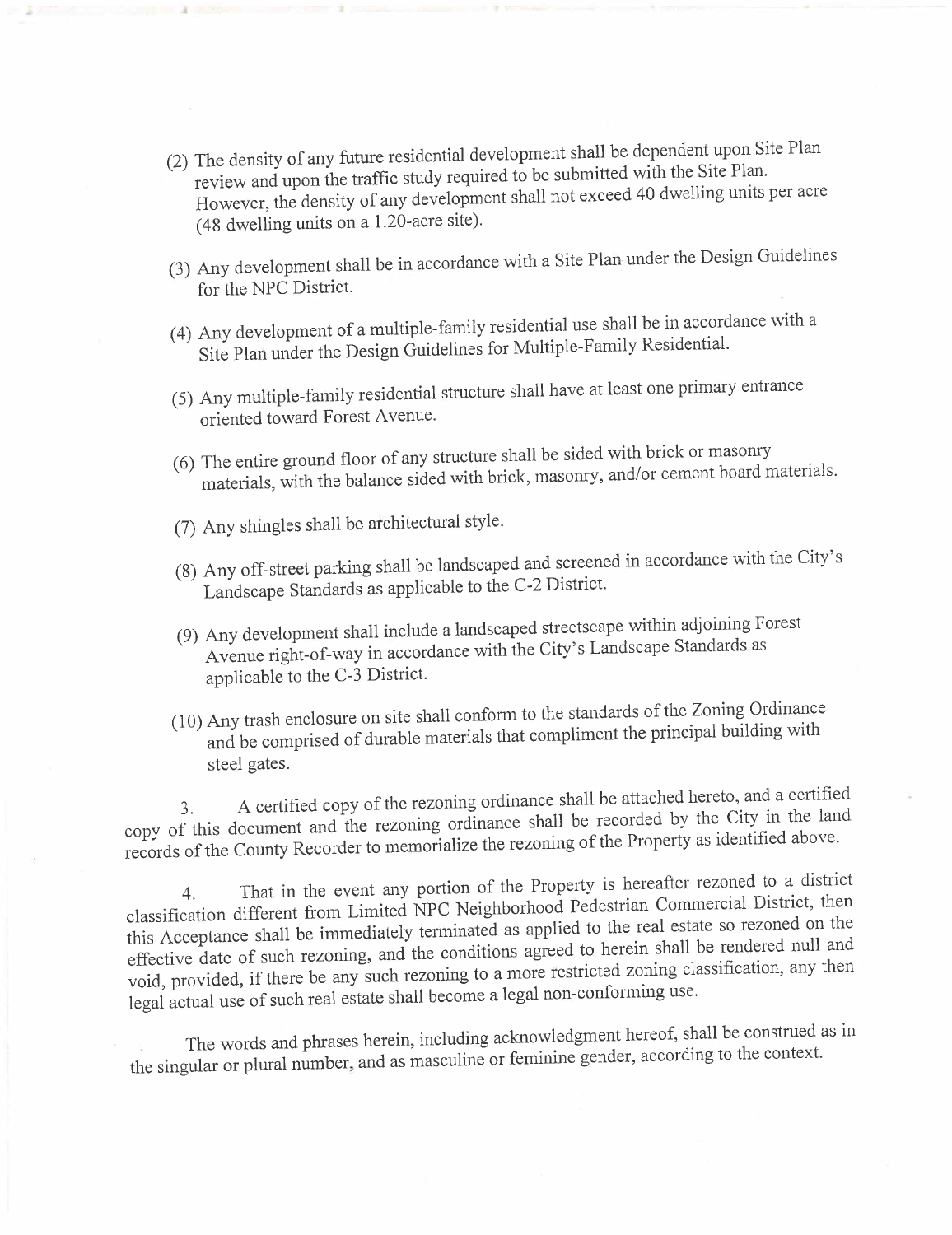# ND 19 32<sup>nd</sup> Street Shops LLC

an Iowa limited liability company

 $By \geq$ Mike Nelson

State of Iowa  $\mathcal{E}$ ) ss:  $\lambda$ County of Polk

This instrument was acknowledged before me on October 29, 2012, by<br>a Member of ND 19 32<sup>nd</sup> Street Shops LLC, an Iowa limited liability company, on behalf of whom the instrument was executed.

Notary Public in the State of Iowa



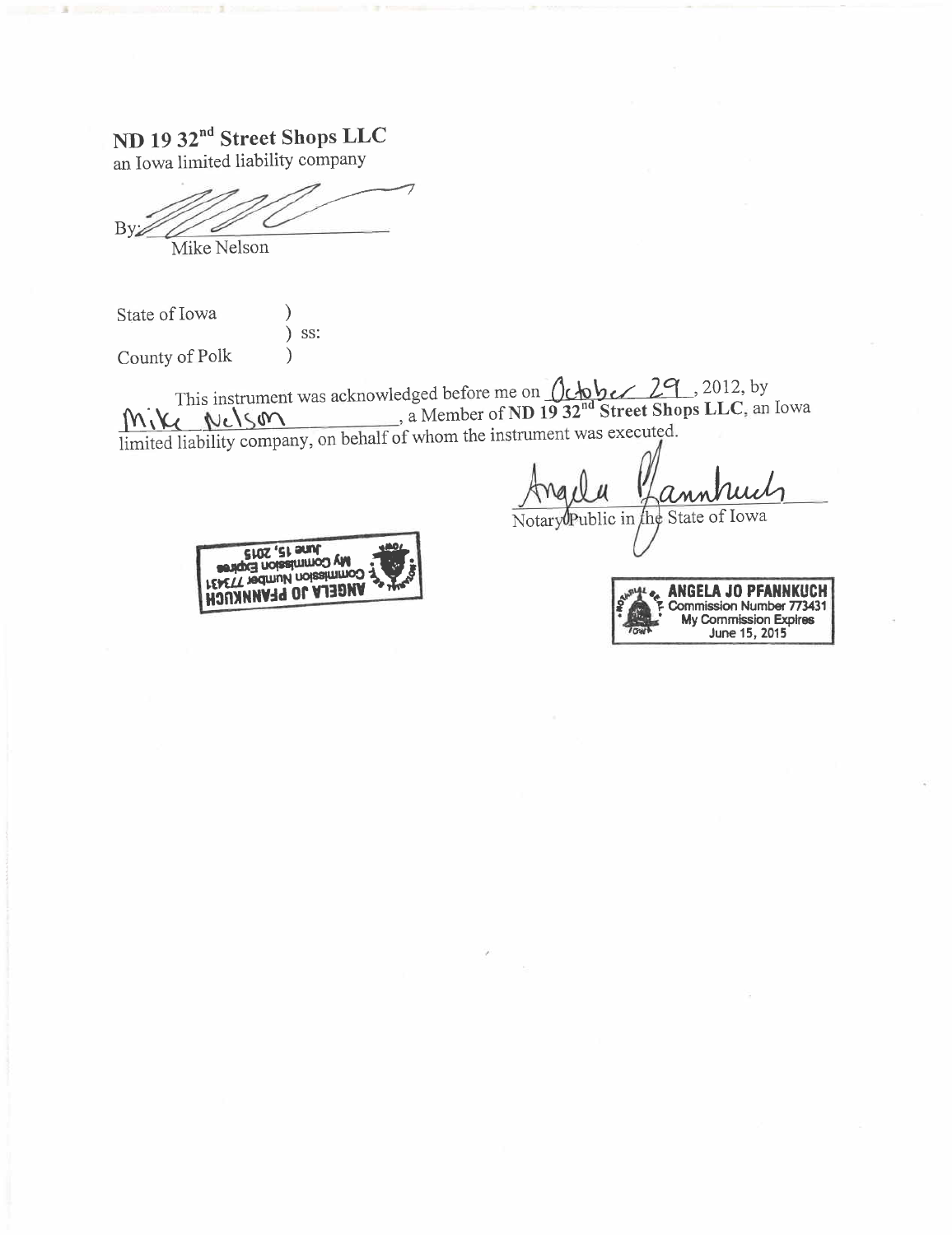3í

CITY ATTORNEY Jeffrey D. Lester DEPUTY CITY ATTORNEYS Mark Godwin Lawrence R. McDowell Kathleen Vanderpool

ASSISTANT CITY ATTORNEYS Angela T. Althoff Roger K. Brown Ann M. DiDonato David A. Ferree Glenna K. Frank Gary D. Goudelock. Jr,

Michael F. Kelley Vicky L. Long Hill Steven C. Lussier Katharine j, Massier Carol J. Moser<br>Douglas P. Philiph



October 23, 2012

Mr. Mike Nelson ND 19 32<sup>nd</sup> Street Shops LLC 1045 76th Street, Suite 2000 West Des Moines, IA 50266-5886

### and  $141432<sup>nd</sup>$  Street, Des Moines, lowa Application for rezoning of property in the vicinity of 3201, 3211 and 3221 Forest Avenue,

Dear Mr. Nelson:

The City Plan and Zoning Commission has recommended conditional approval of the request to the the above referenced property. The Commission recommended that the reasoning be subject to conditions identified in the accompanying Acceptance of Rezoning Ordinance. To receive the benefit of that recommendation, the owner must agree to the imposition of those conditions by signing the

Acceptance.<br>I have been advised that the properties are solely owned by ND 19 32<sup>nd</sup> Street Shops LLC. If that is incorrect, please call me immediately. If ND 19 32<sup>nd</sup> Street Shops LLC is the sole owner of the incorrect, please call me immediately. If  $\overline{N}D$  19 32 is successible, hence  $\overline{D}$  is the solution of the solution of the sole of the sole of the sole of the sole of the sole of the sole of the sole of the sole of t property, then please sign the appropriate signature page of the Acceptance before a notary and returns the document to me at your earliest convenience.

This rezoning is presently scheduled to be considered by the City Hold. To hold to that schedule I need November 5, 2012 at 5:00 p.m. in the Council Chambers at City Hall. To hold to the lead additional the original signed Acceptance returned to me by Thursday, November 1, 2012. If you need additional time to consider the matter, the next City Council meeting to which the hearing could be deferred is on November 19,2012.

Please call me if you have any questions about this matter.

Sincerely,<br>Michael F. Kelley<br>Assistant City Attorney

City Legal Deparment 400 Robert D. Rày Drive Des Moines, IA 50309 515/283-4124 mfkelley@dmgov.org

cc: Mike Ludwig

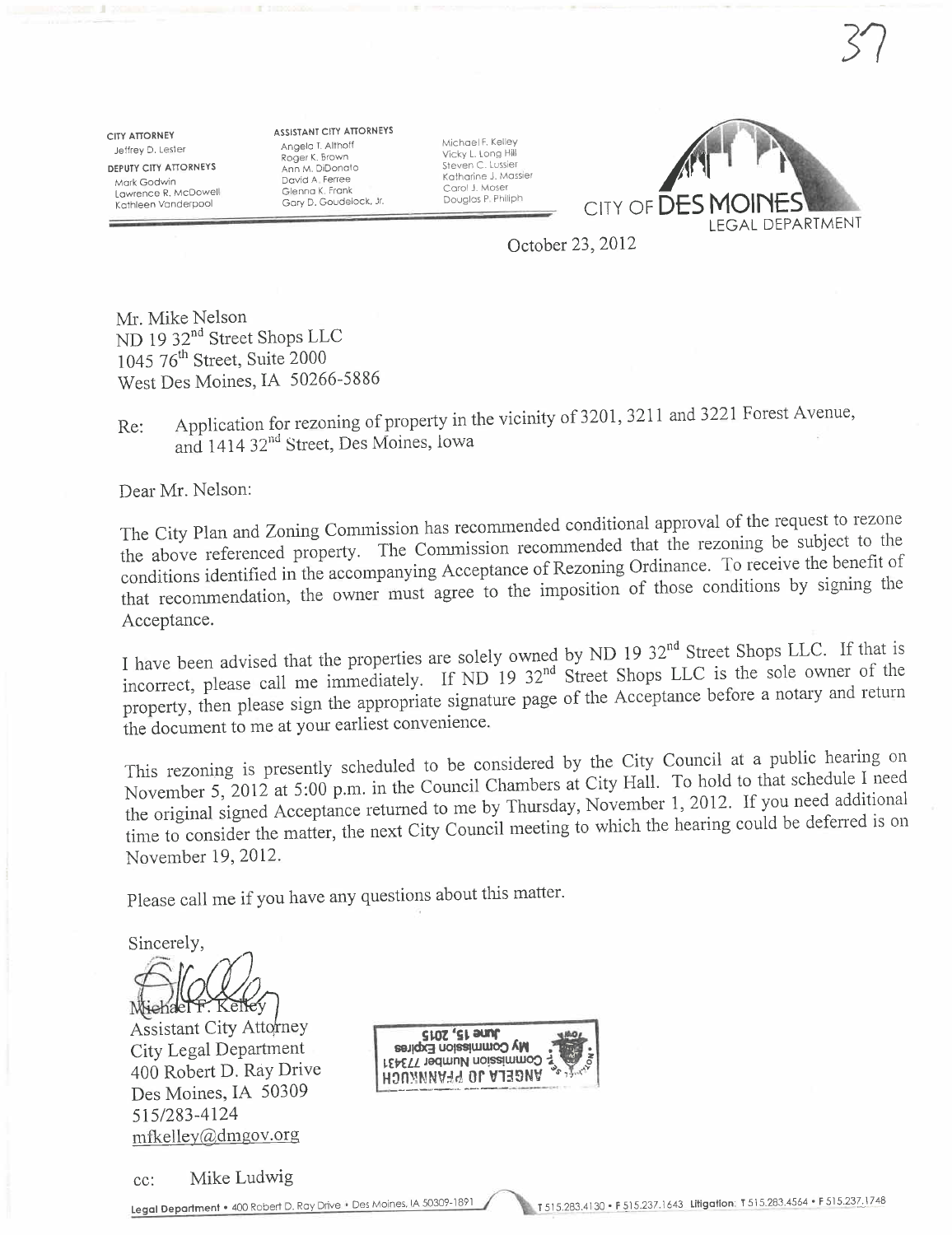HOGAN LAW OFFICE 3101 INGERSOLL AVENUE, SUITE 103 DES MOINES, IOWA 50312 (515) 279-9059 FAX (515) 277-5836

TIMOTHY C. HOGAN LAWRENCE I. JAMES, JR.

> Mayor Frank Cownie Des Moines City Council City of Des Moines 400 Robert D. Ray Drive Des Moines, IA 50309

Re: Rezoning of 3201, 3211, and 3221 Forest Avenue and 1414 32<sup>nd</sup> Street

Dear Mayor Cownie,

I represent 3201 Forest, LLC, the developer of the properties located at 3201, 3211, and 3221 Forest Avenue and 1414 32<sup>nd</sup> Street (the "Property"). The developer seeks to rezone the Property from C-1, R-3 and R-1-60 to Neighborhood Pedestrian Commercial ("NPC") in order to pursue construction of an apartment building. My client could build a commercial or pursue construction of an apartment building. My client could build a constant to multifamily building on the site without a zoning change. However, NPC zoning is necessary to allow for a more pedestrian-friendly design pursuant to goals set forth in the 2011 Drake Neighborhood Plan (below). In addition, the use restrictions agreed to by my client as a condition of rezoning would actually limit the uses of the Property more than the current zoning.

The request to rezone to NPC is only the first step my client needs to undertake before any work could begin. After rezoning, the developer will return to the DNA, City staff, and Drake could begin. After rezoning, the developer will return to the D<sub>rake</sub> Draggart to NBC University with a site plan, which will be the product of neighborhood input. Pursuant to  $N$ and multifamily design guidelines, any site plan would need to be reviewed and approved by the Plan and Zoning Commission.

Mike Nelson is one of the principals of 3201 Forest, LLC. As owner of Nelson Development, Mr. Nelson is one of the leading developers of high-quality multifamily housing in Des Moines. A sample of Nelson Development's recent multifamily projects include:

- Liberty Building (Hyatt Place Hotel, office and retail space, and condominiums).
- e300 Grand (Zombie Burger, retail, and 79 energy-efficient apartments).
- AP Transfer Lofts (70 loft apartments).
- Fleming Building (80 apartments).
- The Des Moines Building After a competitive process, the City of Des Moines chose Nelson Development and Foutch Brothers to renovate the historic Des Moines Building at 6<sup>th</sup> and Locust Avenue. Work has begun on a mix of 136 apartments, retail, office, and restaurant space, which will completed in 2014.

In the Drake Neighborhood, the developer seeks to build a three-story, 48-unit apartment

 $3'$  $~<~$ I . D~ ~)

12 1983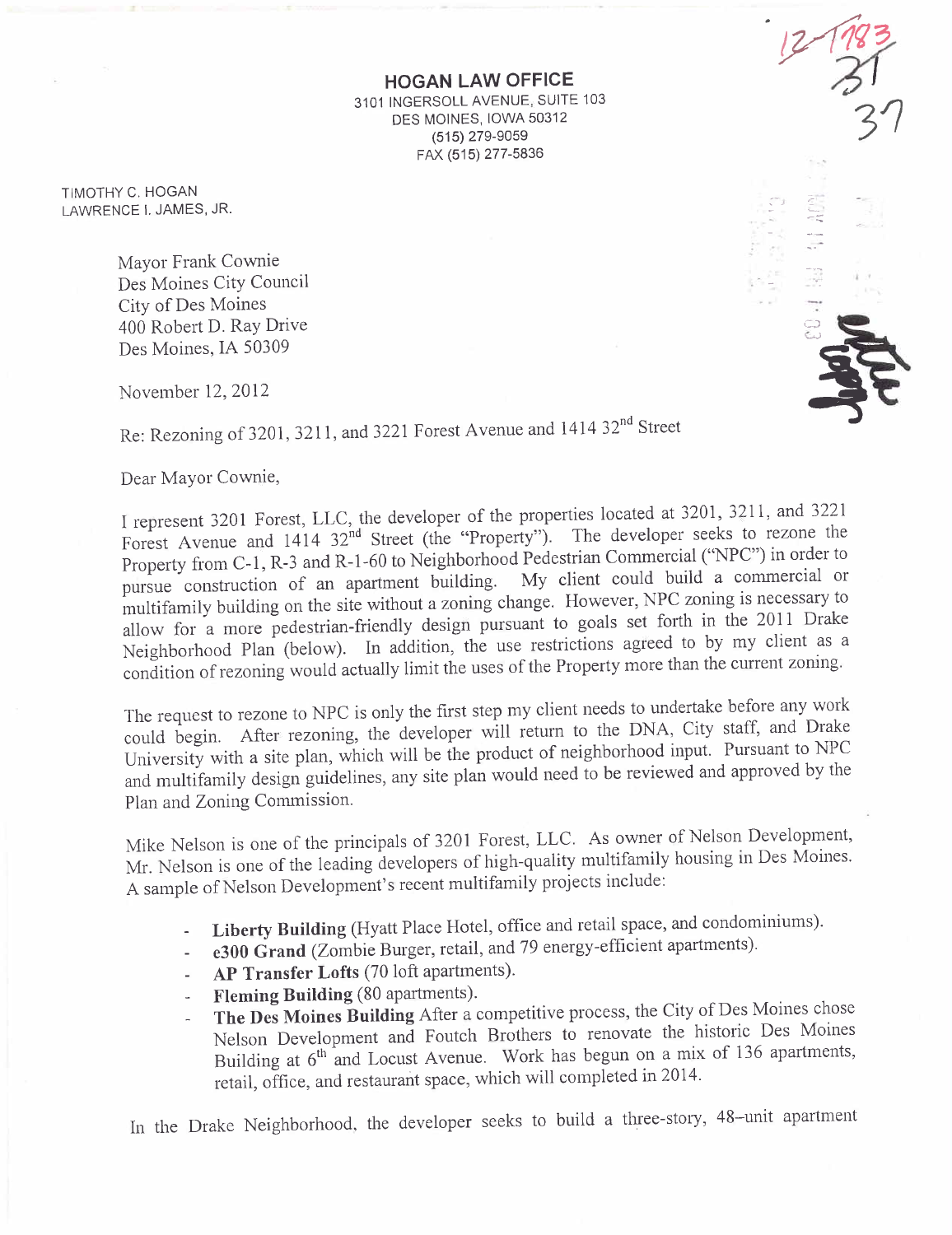$\frac{31}{27}$  $31$ 

building with 68 parking spaces (the "Project"). I have attached a conceptual site plan and perspectives for your review. The building hugs the corner of 32<sup>nd</sup> Street and Forest Avenue, but perspectives for your review. The building hugs the corner of 32nd Street and Forest Avenue, but Avenue, but Avenue, but Avenue, but Avenue, but Avenue, but Avenue, but Avenue, but Avenue, but Avenue, but Avenue, but Avenu is set back further from the corner than the existing building to allow for greater traffic visibility. The conceptual site plan includes parking tucked along the side and behind the building and a new 12-foot sidewalk and street trees along Forest Avenue.

As noted above, prior to creating this plan, the developer considered the goals, policies, and objectives set forth the in the 2011 Drake Neighborhood Plan:

### (http://drakeneighborhood.org/neighborhood plan/drake neighborhood plan.pdt).

The Drake Neighborhood Plan was created during a two-year process from 2009 to 2011 and included input from the DNA, Drake University, neighborhood residents and businesses, and City staff. I have attached several pages from the Drake Neighborhood Plan for your review. Each goal or policy that concerns this Project is addressed below.

#### Page 24

Goal/Outcome 1.4: Provide a range of quality housing opportunities in the Drake Neighborhood

> Action Step 1.4.1b: Encourage new, affordable multifamily developments to be located along neighborhood corridors such as University Avenue, Forest Avenue, MLK Jr. Parkway, etc.

The Project meets the goal to locate new, mixed-income affordable multifamily housing on a neighborhood corridor, Forest Avenue. Under Iowa Finance Authority guidelines, a portion of the apartments shall be reserved for households at or below 60% of median income (60 % median income =  $$31,740$  (single), \$36,240 (two people) in 2012). Rents are estimated at \$600 for a one-bedroom apartment and \$725 for a twobedroom apartment. The remaining apartments will be offered at market rate.

#### Page 57

Goal/Outcome 5.4: Develop the area along Forest Avenue between 30th Street and 33rd Street as a pedestrian-friendly "campustown" district.

> Action Step 5.4.1a: The DNA and DABA will support the rezoning of property from C-1 to NPC on a case-by-case basis.

Strategy 5.4.2 Encourage redevelopment that provides additional housing density to support the area businesses.

Action Step 5.4.2a The DNA and DABA will support this type of development as it occurs.

The Project meets the goal to help develop a pedestrian-friendly, "campustown"